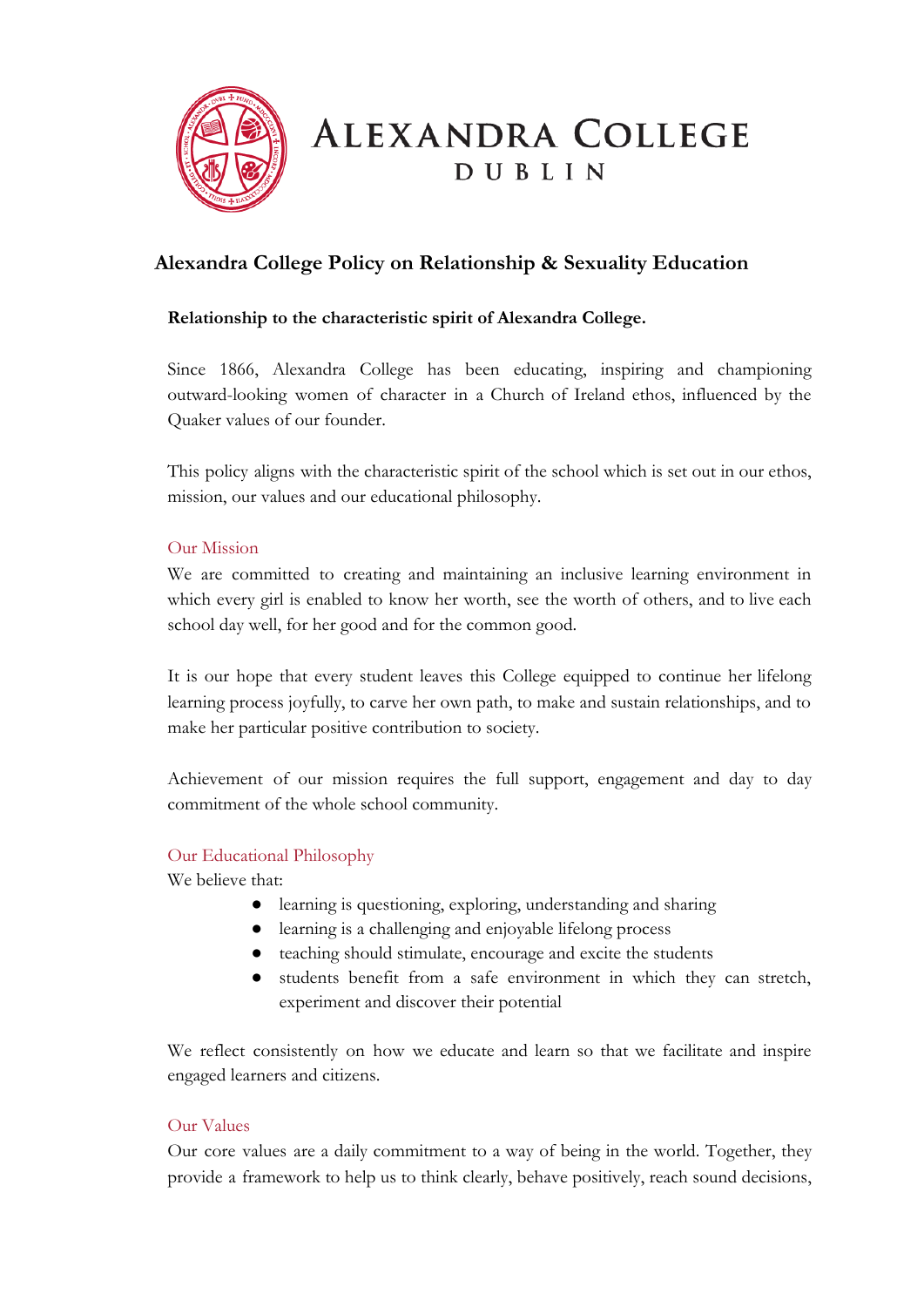develop our potential, be well, and contribute to the development and wellness of others. We are committed to:

Independent Thinking: We teach our students to know themselves; how to think freely, critically and purposefully; to reason respectfully.

Respect: We respect ourselves, each other and our environment. We acknowledge the perspective, development and contribution of every individual and work together to benefit personal growth and the common good. We create an atmosphere and community of respect, understanding, non-judgmental challenge and encouragement.

Responsibility: We are responsible for ourselves and to society. We encourage our students to create and to take leadership opportunities, to act purposefully with conscience.

Diversity: We value the identity, heritage and culture of every student. We acknowledge and celebrate interconnectivity and the value and challenge of difference.

## **1. Purpose of the Policy**

The purpose of this policy is to:

- a. set out the rationale for the College's Relationship and Education Policy
- b. acknowledge that parents/guardians are the primary educators and that home is a natural environment for Relationships and Sexuality Education (RSE)
- c. ensure that students are safe, respectful of themselves and of each other, and that they are equipped to cultivate healthy relationships.

# **2. Definition of Relationships and Sexuality Education (RSE)**

Relationships and Sexuality Education is a lifelong developmental process of acquiring knowledge and understanding and of cultivating healthy open attitudes about ourselves and others, sexuality, relationships and intimacy. Alexandra College aims to provide young people with information and skills to evaluate a wide range of information, opinions and attitudes so that they will make positive, responsible, respectful choices about themselves and the way they live their lives.

The RSE programme also provides opportunities for young people to learn about relationships and sexuality in ways that help them think and act in a moral, caring and responsible way.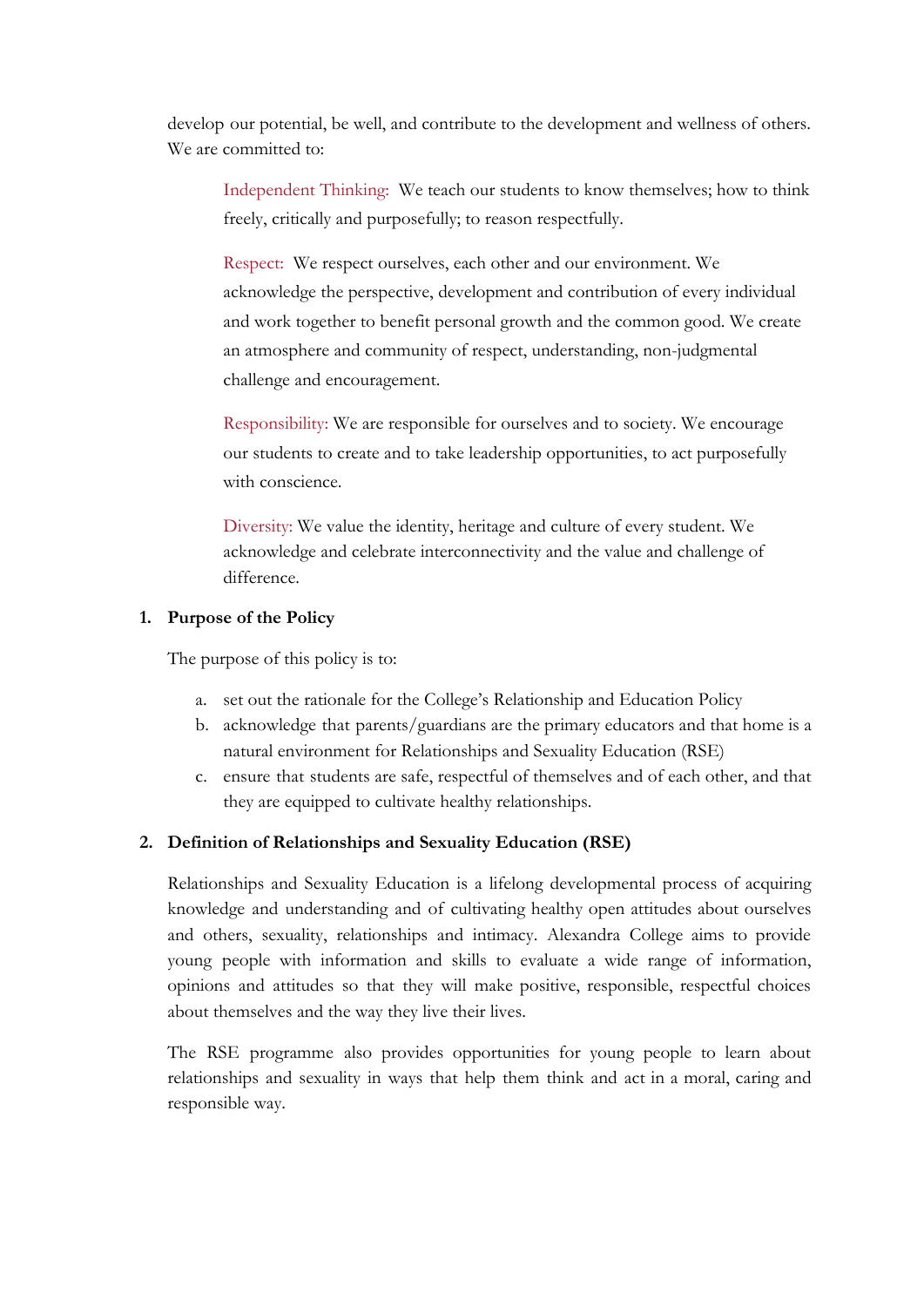## **3. Relationship of RSE to Social, Personal and Health Education (SPHE)**

The Department of Education and Skills has approved the recommended syllabus for SPHE at Junior Cycle. A lifeskills programme, SPHE, is developmental in nature and age appropriate in content and methodology. It aims to:

- a. enable students to develop personal and social skills
- b. promote self esteem and self confidence
- c. enable students to develop a framework for responsible decision making
- d. provide opportunities for reflection and discussion
- e. promote physical, mental and emotional health and well being.

The Relationship and Sexuality Education Programme forms part of the SPHE programme and is designed to follow the same developmental approach and methodology.

## **4. Aims of the RSE Programme**

RSE comprises part of the content of each module. The methodology includes discussion, group work, music, games, artwork and written work. All students are encouraged to obey the ground rules which include co-operation, respect and confidentiality.

## **Our RSE programme aims to:**

- a. help our students to understand and develop healthy friendships and relationships;
- b. promote an understanding of sexuality;
- c. promote a positive attitude to one's own sexuality and the sexuality of others and to relationships;
- d. promote knowledge of and respect for reproduction;
- e. enable young people to develop healthy attitudes towards their sexuality in a moral, spiritual, emotional and social framework in keeping with the ethos of the school;
- f. provide opportunities for students to learn about relationships and sexuality in ways that may help them think and act in a moral, caring and responsible way.

It is acknowledged that in a course of limited duration these aims are aspirational.

## **5. Scope**

This policy applies to all aspects of teaching and learning about relationships and sexuality. Discussion about relationships and sexuality also takes place in other classrooms other than SPHE/RSE, so it is important that all teachers are familiar with RSE policy.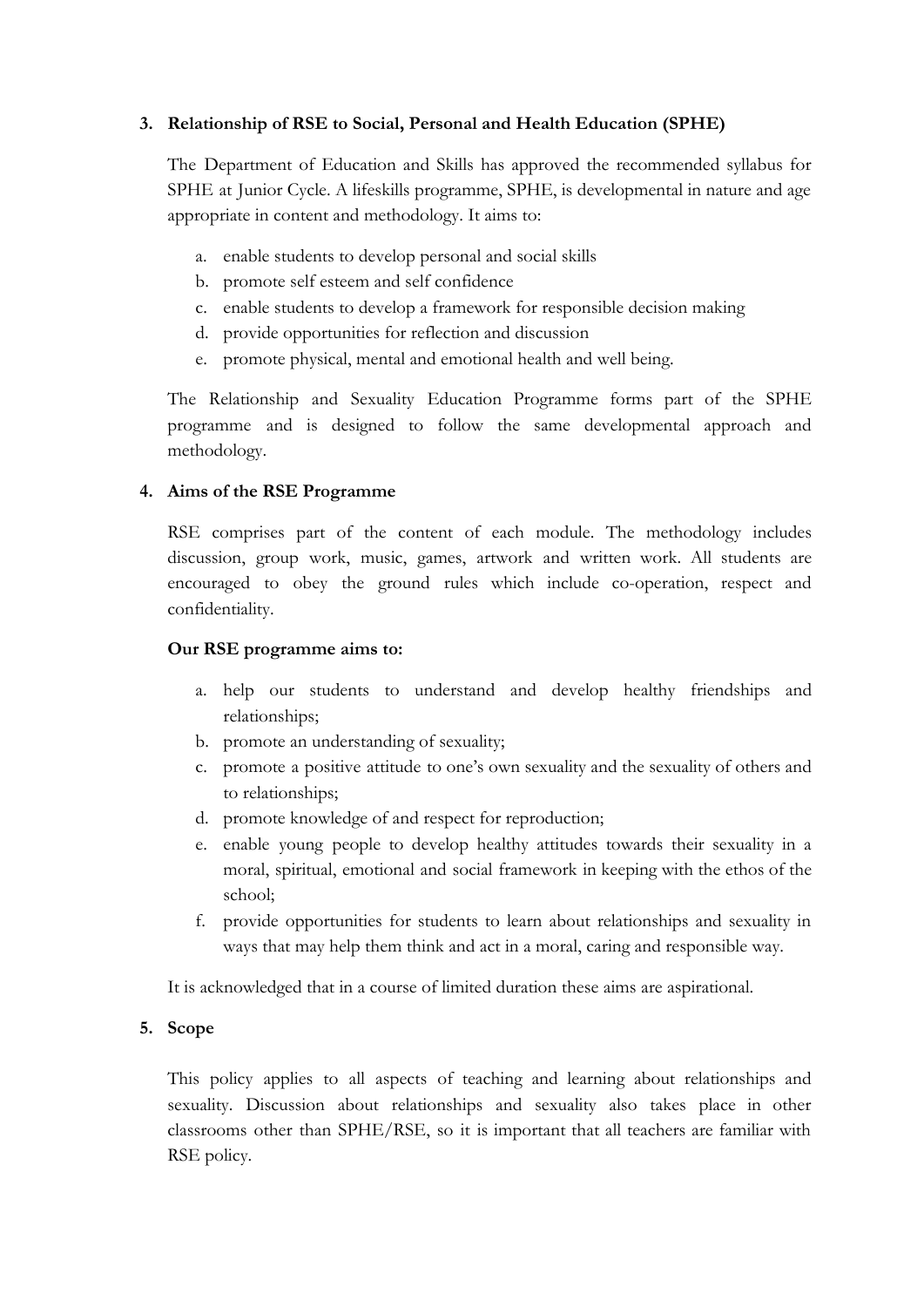This policy will apply to school staff, students, Board of Management, parents/guardians, visiting speakers and external facilitators and will be freely available to all.

## **6. The division between biological and non-biological aspects of sex education**

The school policy is that the Science and SPHE Departments deal with the biological aspects of reproduction.

# **7. Outside Speakers**

Visitors to the classroom can be immensely valuable as part of the SPHE programme. The delivery of the programme remains at all times the responsibility of the teacher. It is recommended that when visitors are used to support SPHE, the SPHE teacher should remain with the class group during the visit.

If engaging outside speakers to address students, staff will take the ethos and values of the school into consideration, direct outside speakers to this RSE policy and remind them that students must be addressed appropriately, relative to the age and life experience of the students.

## **8. Sexual Activity**

Teachers should use their professional judgement, guided by the age of the students, together with the student's emotional maturity, the RSE Curriculum and the RSE Policy for the school, while dealing with the topic of sexual activity. It is advisable that teachers give young people information on the age of consent which, following the passage of the Criminal Law (Sexual Offences) Act, 2006, is 17 years for both males and females.

# **9. Family Planning**

The post primary RSE Curriculum Guidelines state that the subject of Family Planning should be covered within the Senior Cycle RSE Programme. The RSE Programme requires that young people are provided with information about methods of contraception. Teachers should use their professional judgement, guided by the age of the students, together with the student's emotional maturity, the RSE Curriculum and RSE Policy for the school, while dealing with the topic of family planning.

## **10. Sexually Transmitted Infections**

Creating awareness of Sexually Transmitted Infections (STIs) is undertaken in second level schools. Information on STIs is mainly addressed in the Senior Cycle. Teachers should use their professional judgement, guided by the age of the students, together with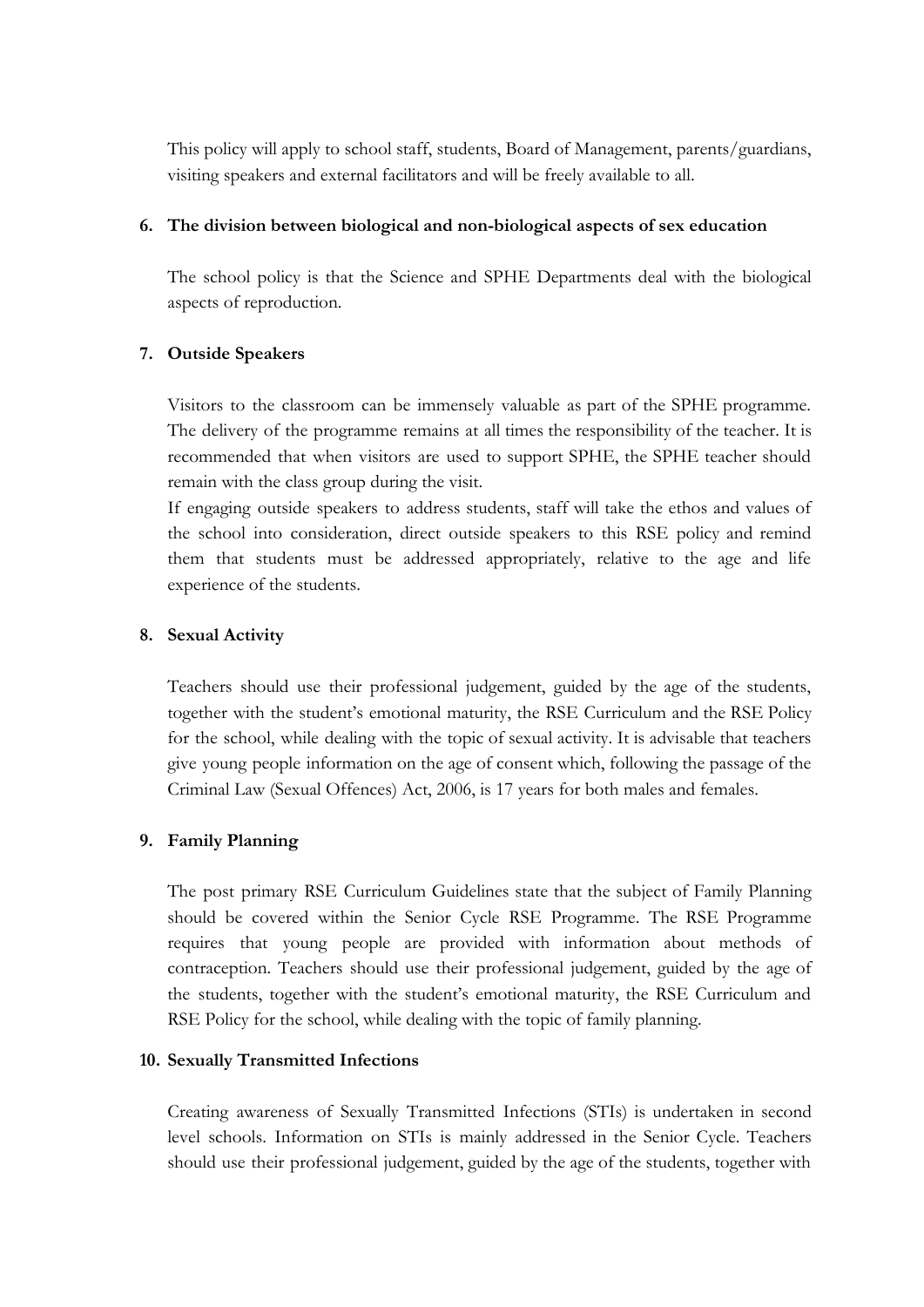the student's emotional maturity, the RSE Curriculum and RSE Policy for the school, while dealing with the issue of Sexually Transmitted Infections.

## **11. Answering Questions**

While it is important to create an environment in SPHE/RSE in which students can discuss issues openly, teachers may not be able to answer all questions asked and should set appropriate limits. Inappropriate questions will not be answered by a teacher in class. Students may ask questions about issues which are not included on the curriculum. On these and all questions asked, teachers should use their professional judgement, guided by the age of the students, together with the student's emotional maturity, the RSE Curriculum and RSE Policy for the school.

#### **12. Management of Information and Child Protection**

It is school policy that if a teacher receives an allegation or has a suspicion that a pupil is being abused (as defined in Children First: National Guidance for the Protection and Welfare of Children), the teacher should, in the first instance, report the matter to the Principal/Designated Liaison Person (DLP) or in exceptional circumstances to the Chairperson of the Board of Management.

The Principal/DLP will decide whether to inform the parents/guardians and/or appropriate authorities and may arrange for counselling.

Teachers must not promise absolute confidentiality. Students must be made aware that any incident may be conveyed to the Principal and possibly to parents/guardians if the Principal decides that it is in the best interests of the student to notify parents. Teachers must indicate clearly to students when the content of a conversation can no longer be kept confidential – the student can then decide whether to proceed or not.

Where the matter is reported to the Principal/(DLP) and she is satisfied on advice that there are reasonable grounds for the suspicion or allegation, a report should be made in accordance with the school's Child Protection Policy and the requirements of the Department of Education and Skills' Child Protection Procedures for Primary and Post Primary.

It is essential that all times the matter be treated in the strictest confidence and not discussed except among the parties mentioned above.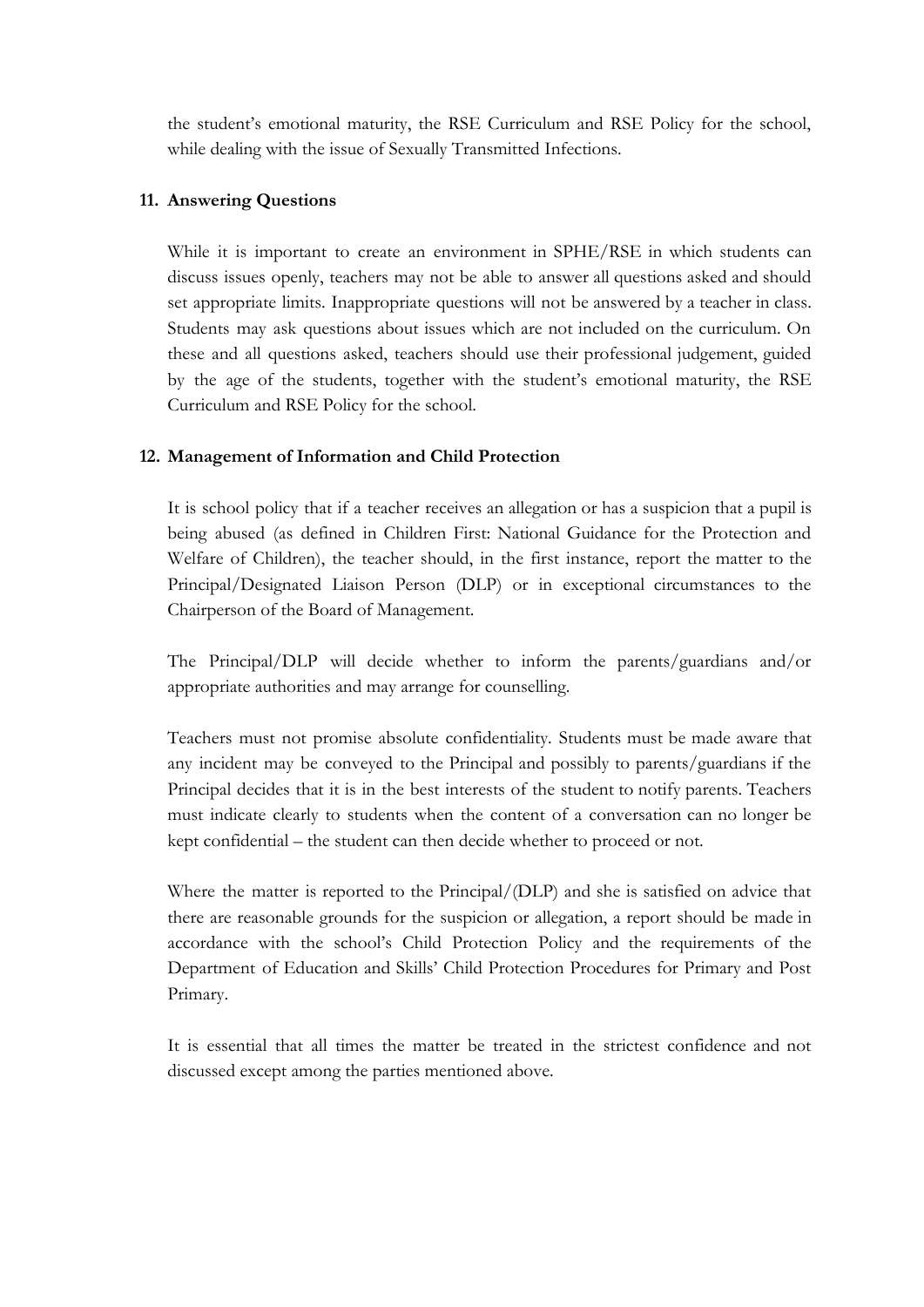## **13. Guidelines for the Management and Organisation of RSE in Alexandra College**

SPHE incorporating RSE is a Department of Education and Skills approved course. The College will follow the Department of Education guidelines and syllabus as they develop and in accordance with the ethos of the school.

The Principal is responsible for the arrangement of the teaching of the RSE programme and the deployment of staff. Teachers will follow the guidelines and lesson plans drawn up by the National Council for Curriculum and Assessment (NCCA). One timetabled period per week will be allocated to SPHE and out of the SPHE Programme in the year; six timetabled periods will be assigned to RSE. RSE is included in the Transition Year programme. In Fifth and Sixth Year RSE is an integral part of the Religious Education Programme with a minimum of six lessons per year.

Mindful of our responsibility for the moral and spiritual education of Church of Ireland students, 1 of the 6 classes required for RSE may be taken by the school chaplain.

Alexandra College acknowledges the right and duty of parents to provide for the religious, moral, intellectual, physical and social education of their children. Alexandra College will play a supportive and complementary role to the home in its provision of SPHE and RSE. In doing so, we will be sensitive to parents' conscientious or moral objections to the inclusion of their daughters in elements of this programme and, while striving to be sensitive to all, recognise the right of parents, in consultation with the Principal, to act in accordance with their stated beliefs. Sensitive issues will be dealt with appropriately and may be discussed by the policy committee in order to seek clarification of such issues in the light of the ethos of Alexandra College.

# **14. Links to Other School Policies**

All of our school's policies are interconnected and are considered and reviewed by reference to each other. The RSE policy should be considered in conjunction with the Child Protection Policy, the School's Guidance Plan, the Anti-Bullying Policy, the Code of Behaviour and the Internet and Social Media Policy.

## **15. Measures for Ongoing Support, Development and Review**

Alexandra College recognises the importance of having committed, trained staff in the implementation of its SPHE programme. The College encourages and facilitates participation in in-career development opportunities whenever possible. It also aims to provide relevant RSE school resources.